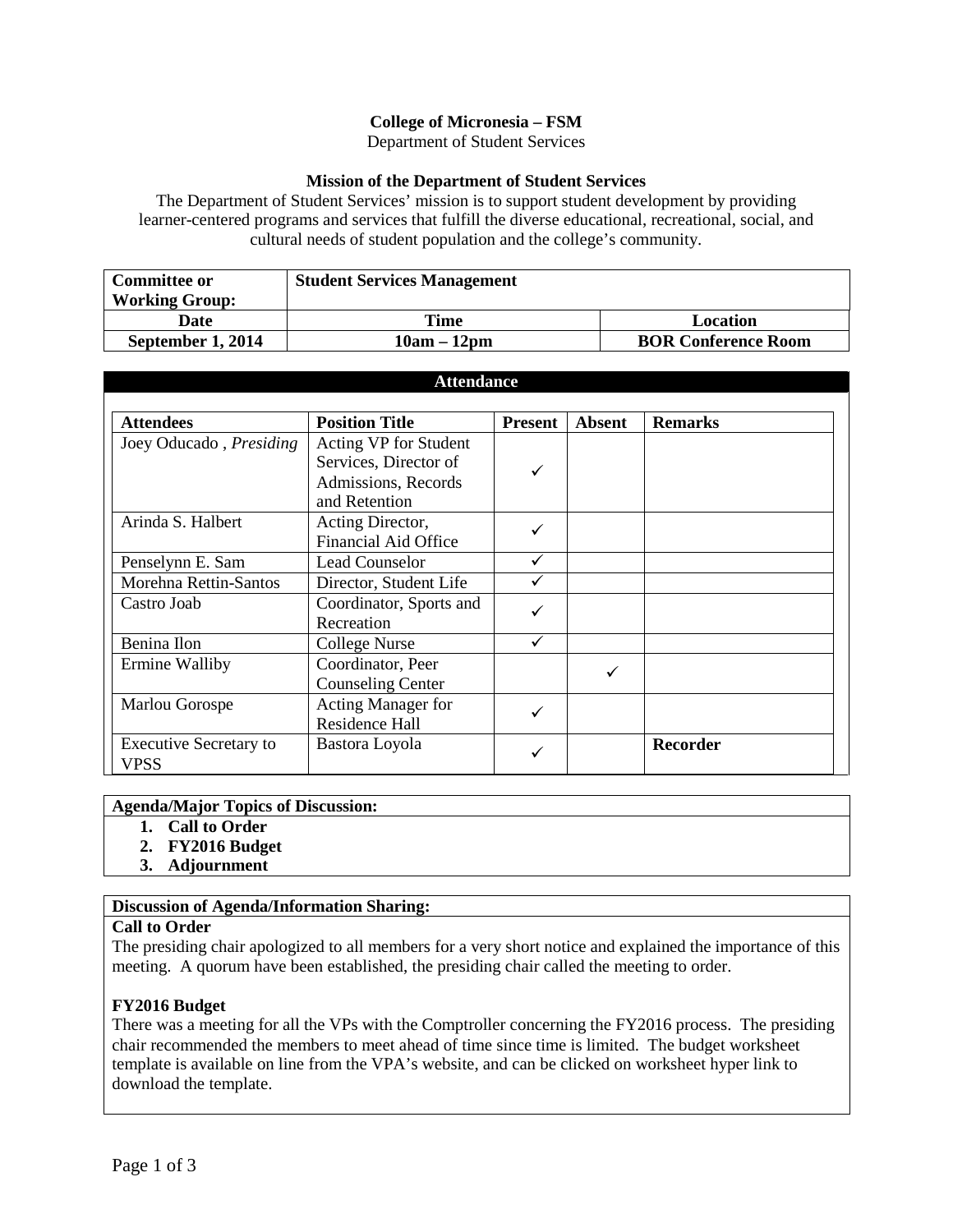- *The presiding chair informed everyone to check their inbox regarding the worksheet that contains details of salaries and wages for all employees budgeted under their respective offices based on the FY2015 budget in reference for FY2016 budget process. The following were thoroughly discussed and highlighted:*
	- *Salaries - most of the information can be cut and pasted from the FY2015 budget. And note that in the worksheet, there are resources available from the human resources website specifically on appendix 26 (master pay scale) that can identify the next pay level and the amount. There are built in formulas on each columns, once the amounts are populated, the amounts will be automatically calculated for each column.*
	- *Benefits - this is the same process with the previous worksheet except for those employees without the fringe benefits, amounts should be manually inputted.*
	- *Justification – insert amounts and provide self-explanatory justification*
	- *Budget Category – input amount available in the FY2015 budget and make sure to classify each category as fixed, priority and other budget.*
	- *Performance per Tracdat – in collaboration with the Comptroller especially on linking the outcomes and performances against resource allocations from the 2013-2014 assessments plans. All information should be typed in text wrap to fit each column.*
		- o *Articulated set of outcomes to address the follow up and improvement plan that were identified in the 2013-2014 assessment plans.*
		- o *Show linkages for continuity improvement plans and services to inform budget allocations.*
		- o *Include target on line #5 to show linkages of next year's plans is congruent or addressing it's standards, strategic directions, institutional student learning outcomes, and IEMP. All to check on the website on IEMP areas that the outcomes for FY2016 will be addressing.*
	- *Budget Allocation to Performance – distribution of percentage and dollar value. Activities should be justifiable and properly allocated.*
- *The presiding chair requested all to use the FY2015 budget as baseline for FY2016 budget proposal. All offices anticipated some reduction in the FY2015 to balance the expenditures and revenues. Based on Fall 2014 enrollment, all should expect some level of reduction during this budget process.*
- *The presiding chair emphasized the importance of timeliness during this process and requested all that the budget is due on next Friday 9/5/14. Anyone not incompliance will be reprimanded as insubordination.*

### **Adjournment**

• *The meeting adjourned at 11:23am.*

### **Comments/Upcoming Meeting Date & Time/Etc.:**

• *Next meeting is scheduled for Friday September 5, 2014 in the BOR conference room.*

### **Handouts/Documents Referenced:**

## **College Web Site Link:**